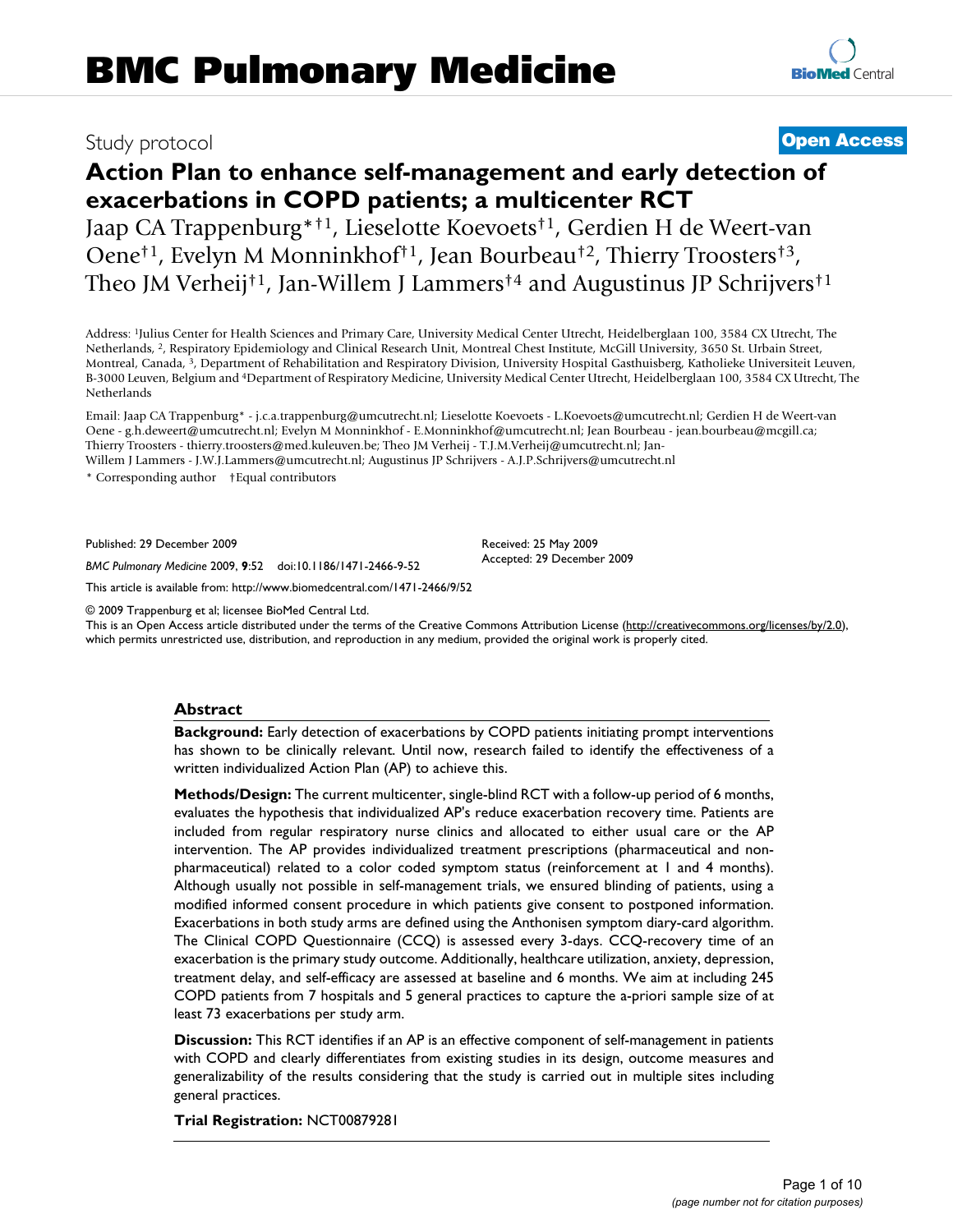# **Background**

Chronic obstructive pulmonary disease (COPD) is characterized by airflow limitation that is not fully reversible. This airflow limitation is usually progressive and associated with an abnormal response to noxious particles or gases [1]. COPD is a major cause of morbidity and mortality throughout the world[2]. Its stable state is interrupted by periods of worsening symptoms which vary in severity and frequency both during the course of a patient's illness and between patients. Depending on aetiology and severity, these periods may be referred to as exacerbations. Exacerbations are important because of their impact on morbidity and mortality. They may hasten disease progression by accelerating the decline in lung function [3,4] and have a significant effect on quality of life [5,6]. Adjusted for disease severity, patients with exacerbations show higher mortality rates than patients without exacerbations [7,8].

According to international guidelines, exacerbations should be treated with inhaled bronchodilators (particularly inhaled beta2-agonists with or without anticholinergics) and oral corticosteroids. Patients experiencing COPD exacerbations with clinical signs of airway infection (e.g., increased sputum purulence) may benefit from antibiotic treatment [1]. Not all exacerbations are captured by reliance on healthcare contacts. Previous studies have shown that less than 50% of exacerbations will not be reported to the healthcare providers and subsequently do not receive the correct treatment [9-11]. It is debatable whether unreported exacerbations are sufficiently mild that they can be disregarded. More than that, patient recognition of exacerbations and prompt therapy have shown to improve exacerbation outcomes [12]. In addition, patients who refrain from seeking treatment for an exacerbation or have lower self-management capacity show higher hospitalization rates compared to those who seek early treatment from physicians or have better selfmanagement capacity [13]. This underlines the relevance of improving self-management skills to enhance early detection and taking early and appropriate actions by patients in exacerbation episodes.

Until now, little data is available on which methods are effective in enhancing self-management associated with exacerbations. A potential effective method to help patients to recognize and anticipate on the early symptoms of an exacerbation, is an 'action plan' (AP). APs encourage patients to identify daily variations in symptoms and when needed, take the appropriate actions, i.e. change medication regime, or visit a health care provider. Until recently, evidence on effectiveness of using APs is relatively moderate. A systematic Cochrane review including only three randomized controlled trials with relatively small sample size and methodological limitations

showed no effects of APs on clinical COPD outcome parameters or healthcare resources [14]. Nevertheless, it was concluded that APs provide an approach to increase patients' exacerbation-related self-management strategies. However, data are still insufficient to draw conclusions in terms of clinical outcomes or healthcare utilization. These findings highlight the need for continued research in this field using high quality randomized controlled trials with adequate sample size.

This present study aims at evaluating the effectiveness of an AP as an addition to care as usual in a randomized controlled trial. We hypothesize that in the event of an exacerbation an AP aiming at early contacting healthcare providers and thus prompt intervention, leads to faster recovery in symptoms and health status in patients with COPD. Secondary outcomes will include self-management behaviour such as contact/treatment delay, self-efficacy and healthcare utilization. This article provides a detailed description of the study background, the targeted population, study methodology and subsequently compares this with previous randomized trials regarding effectiveness of APs in COPD treatment.

# **Objectives**

#### *Main objective*

To evaluate effectiveness of an individualized Action Plan on health status recovery time (days), in the event of an exacerbation.

# *Secondary objectives*

To evaluate effectiveness of an individualized Action Plan on in the event of an exacerbation on, symptom recovery time (days), treatment delay, healthcare utilisation, health-related quality of life (HRQL), depression and anxiety and self-efficacy.

# **Methods**

# *Design*

The study is conducted as a single-blind randomised controlled trial, with a 6 months follow-up. Patients are randomly assigned to either care as usual or treatment with an individualized AP as an addition to care as usual. The randomisation procedure is performed by a respiratory nurse (RN). To conceal the assignment sequence, a central web-based service on a 1:1 basis is used. Randomisation is stratified by centre and gender.

# *Blinding and ethical considerations*

Fundamental bias can be introduced in randomized trials if patients cannot be masked for the allocated intervention and subjective outcomes are assessed. For obvious reasons, blinding in behavioural and self-management interventions is usually not possible. However, a modified informed consent procedure enables a single-blind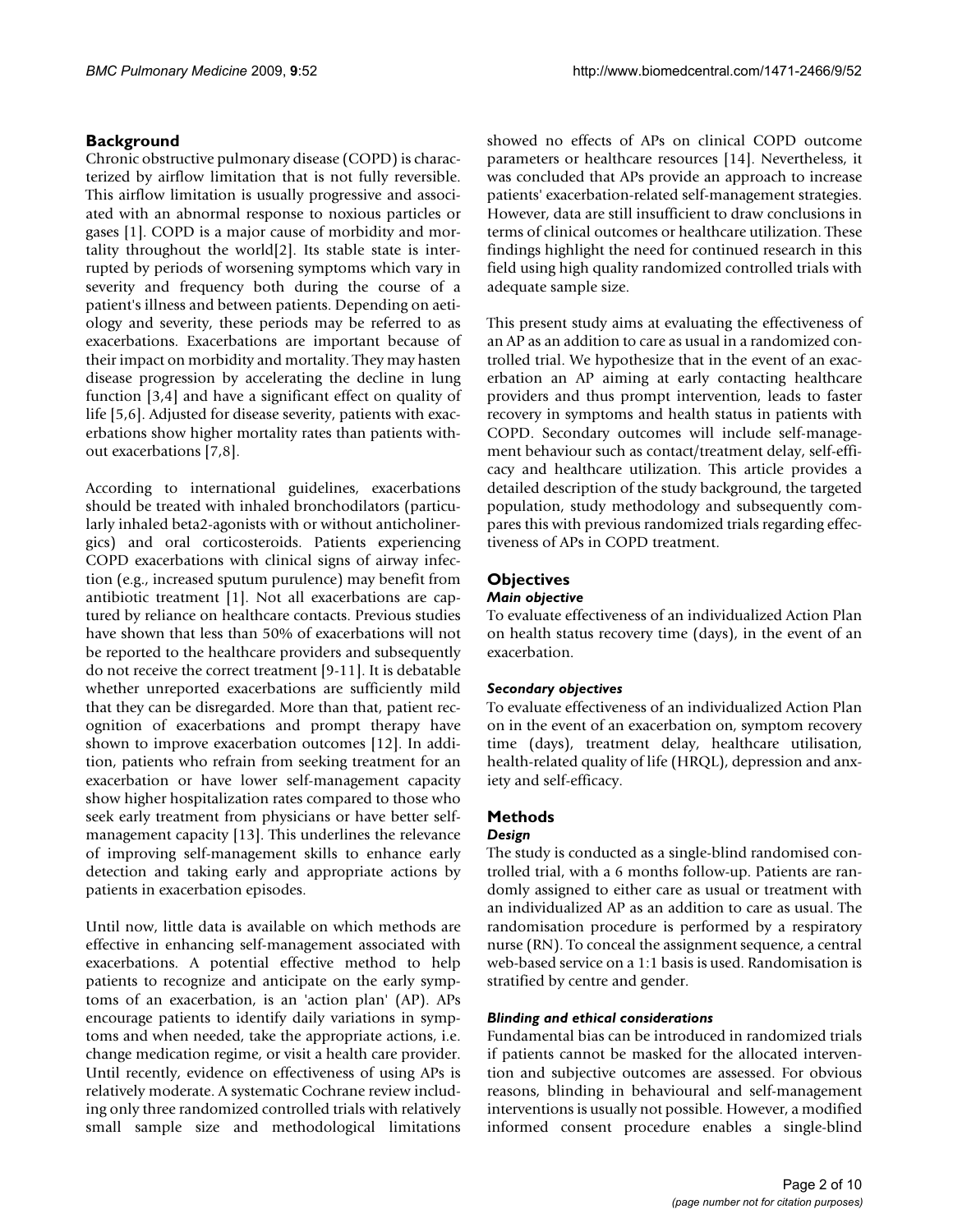design. In the present study an informed consent to postponed information procedure is used, keeping the patient unaware of the AP being the major study aim. This procedure is used to deal with serious threats to internal validity and justified since the intervention entails no risk. Using a regular full informed consent procedure and by absence of a placebo intervention, patients would be fully aware of the study purpose and treatment allocation. This awareness of patients might lead to biased results, especially because the primary outcome measures of this study are subjective (e.g. HRQoL and symptoms). This postponed informed consent procedure has shown to be a valuable solution to obtain valid assessment of subjective outcomes in a trial in which patients cannot be blinded to the intervention[15,16], also in patients with COPD [17]. In addition, in a Dutch cohort, patients did not have objections to this procedure and did not refuse participation more often[18]. Our modified informed consent procedure implies that all patients are informed about the fact that, besides the outcome assessment aiming at gaining more insight in daily symptom variations, the study has another purpose. Patients are told that they will be informed about this additional research question only after follow-up because informing during recruitment would affect study results. A letter with postponed information about the additional research question, the randomization, allocation and reasons for not informing the patient during recruitment is sent after the collection of all outcome data. Meanwhile, the medical ethical committee of the University Medical Center Utrecht has approved this procedure (08-275). Using the modified informed consent procedure in our trial, we deal with the following threats to internal validity:

#### *Selection bias by attrition or dropout*

Patients' preference for allocation to the treatment arm and receiving "the innovation" above care as usual might result in increased dropout in the control group, due to being dissatisfied or lack of interest[19].

# *Resentful demoralization/compensatory rivalry*

Behaviour of the control group may alter as a result of the study, not due to the independent variable (intervention vs. control). In our study, the control group might be dissatisfied not receiving "the innovation", which increases the risk of biased results. Changes in outcome may only be affected due to a demoralized and perhaps less motivated control group not due to the independent variable. In addition, control patients may compensate by changing their behaviour, which might result in dilution of the intervention effect.

# *Desire to please the investigator/loyalty bias*

Patients in the intervention group, who receive "the innovation", might make more favourable follow-up assessments out of loyalty to the programme's staff.

#### *Contamination*

By knowing that the AP aims at early recognition and action in case of changing symptoms, control patients behaviour might also be influenced by this undesirable knowledge. If subjects in the control group adopt intervention behaviour, a lack of differences between experimental and control groups may be observed (dilution of the effect).

This study has been approved by the Medical Ethical Committee (08-275) of the University Medical Centre Utrecht. Written informed consent is requested from all patients prior to participation in the study.

#### *Study population*

Patients are selected based on the following inclusion criteria: 1) post-bronchodilator  $FEV_1/FVC$  ratio  $\lt$  70%; 2) age > 40 years; 3) smoking history of more than 20 years or 15 pack-years; 4) diagnosis of COPD as major functionally limiting disease and 5) current use of bronchodilator therapy. Exclusion criteria are: 1) primary diagnosis of asthma (onset < 35 years,  $\geq$  12% post-bronchodilator reversibility); 2) primary diagnosis of cardiac disease and 3) presence of disease that could either affect mortality or participation in the study (e.g. confusional states).

### *Recruitment and informed consent*

Patients are recruited from seven regional hospitals and five general practices in the Netherlands. Inclusion takes place within a period of 5 months (winter - spring). Medical records of patients with a scheduled visit to a respiratory nurse or practice nurse (from here referred to as respiratory nurse) are screened for in- and exclusion criteria by a respiratory or family physician. Eligible candidates receive an information letter about the content of the study two weeks prior to a scheduled (regular) visit to the respiratory nurse (figure 1) including an informed consent form. One week before this visit, patients are contacted by telephone by one of the researchers to get their permission to send a baseline assessment questionnaire and to provide additional information when needed. The informed consent form and baseline questionnaire are turned in at the visit to the respiratory nurse.

# *Control group*

Usual care consists of both pharmaceutical and non-pharmaceutical care according to most recent evidence-based guidelines on COPD care[1]. At inclusion all patients are seen by a respiratory nurse who systematically checks and discusses the following aspects of COPD care: vaccination, optimizing medication, inhalation techniques, exercise, nutritional aspects, smoking (cessation) and exacerbation management. When needed, additional instructions or information is provided including information booklets, referral to a physiotherapist, dietician etc. To control for any co-intervention, all nurses are asked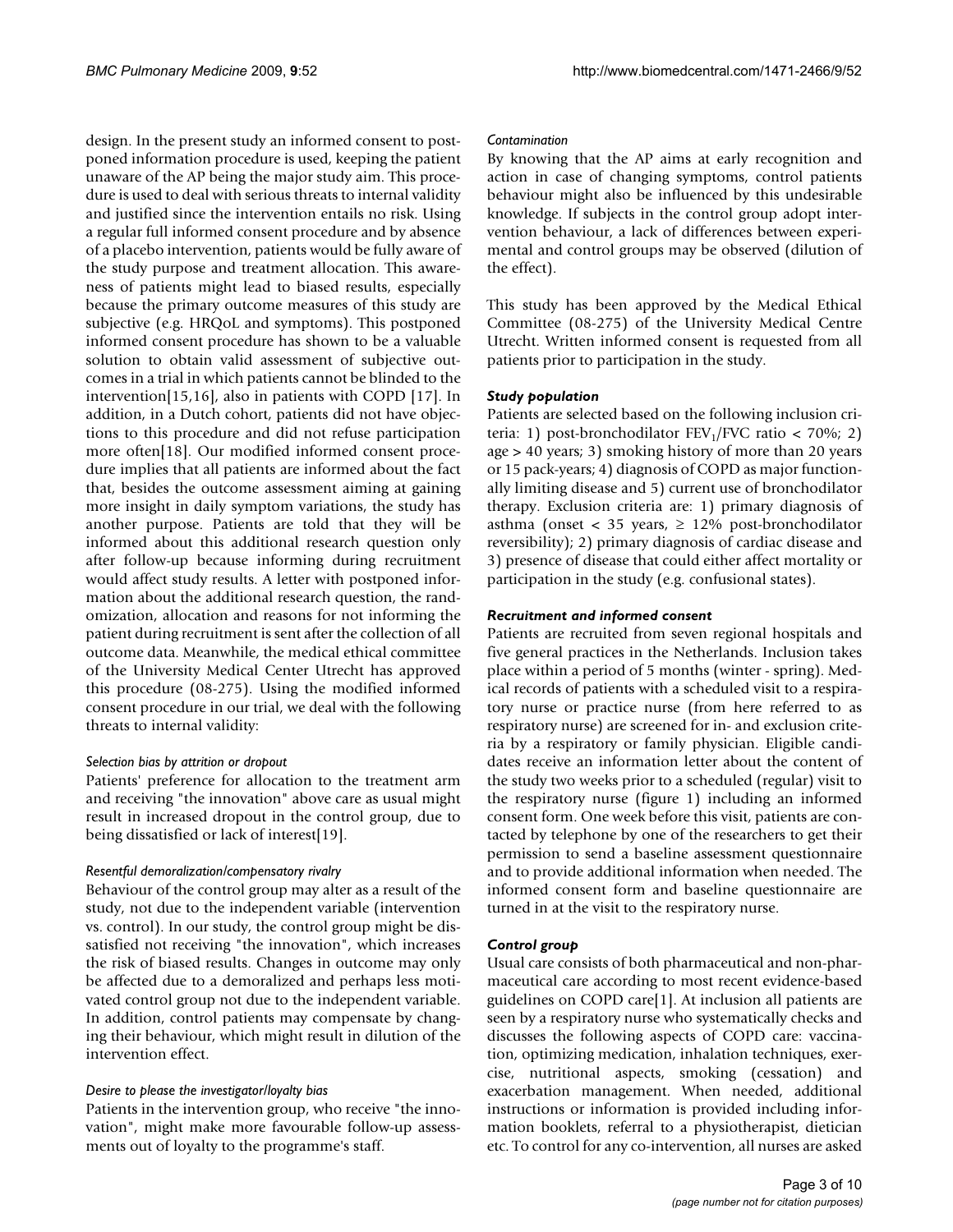

**Schematic overview of the study procedure**. Patients are recruited and informed, two weeks before randomization. R: Reinforcement of AP use by telephone, only for the intervention group.

to record the different aspects discussed in this session. During follow-up, patients have normal access to their physician and respiratory nurse. No attempts are made to change the frequency of scheduled visits.

#### *Intervention*

In addition to care as usual, patients in the intervention group receive an individualized Action Plan. The first version of the AP was developed using a combination of the Anthonisen classification of exacerbation symptoms and signs[20], and the AP used by Watson et al[21]. To optimize the AP for disease-related patient utilization and to guarantee that the AP does not conflict with evidencebased guidelines on COPD care, five experts in the field of COPD self-management  $(n = 3)$  and COPD guidelines  $(n = 1)$ = 2) were consulted using semi-structured interviews. With the resulting version of the AP a pilot study was conducted from December 2007 until May 2008. In this study, 121 (response rate 71%) COPD-patients (age 67.4  $± 10.5$  years, FEV<sub>1</sub> 47.7  $± 18.5%$  pred) received an AP and were followed up for 42 days. Thirteen patients were lost to follow-up (11%). Patients reported both format and content of this AP as highly satisfactory. In this pilot study we acquired experience and understanding in patient recruitment, patient response, study procedures in selfmanagement research, daily diary symptom assessment/ analysis and patients' perception of AP use.

The final version provides a colour-coded overview of patients' stable and deteriorated symptom status related to individualized pharmaceutical and non-pharmaceutical treatment prescriptions. The backside of the AP includes three sections which can be used to provide additional (individualized or general) information on medication, exercise and nutrition. The AP is printed on A3-sized paper and folded as a brochure. Standardized instructions on how to use the AP are provided by the respiratory nurse. An information brochure is provided as well. In addition the AP is individualized by the respiratory nurse together with the patient by filling in 1) a list of important contact persons and telephone numbers; resource persons: family physician, respiratory physician and respiratory nurse; 2) stable symptom severity (individual stable/ normal green zone symptom status); 3) regular medication/lifestyle prescriptions (green zone); 4) additional medication/breathing exercises and energy preservation in case of symptom increase (yellow zone, orange zone); 5) name contact person/telephone number in case of an exacerbation (orange zone)

The AP is clearly not a one-moment 'paper' intervention. After being instructed on the individualized AP content and use, the patient is instructed to bring the AP to every visit to a healthcare provider. In these follow-up visits, the AP can be changed or made complete. Within the study period, there will be two standardized reinforcement sessions by telephone at 1 and 4 months, performed by an independent respiratory nurse (figure 1). In these sessions, patients understanding and adherence concerning AP use is evaluated and when needed additional information is provided.

#### *Outcomes and measurements*

#### *Exacerbations*

Exacerbations are detected by daily recording of symptoms. Symptoms recorded are termed major and minor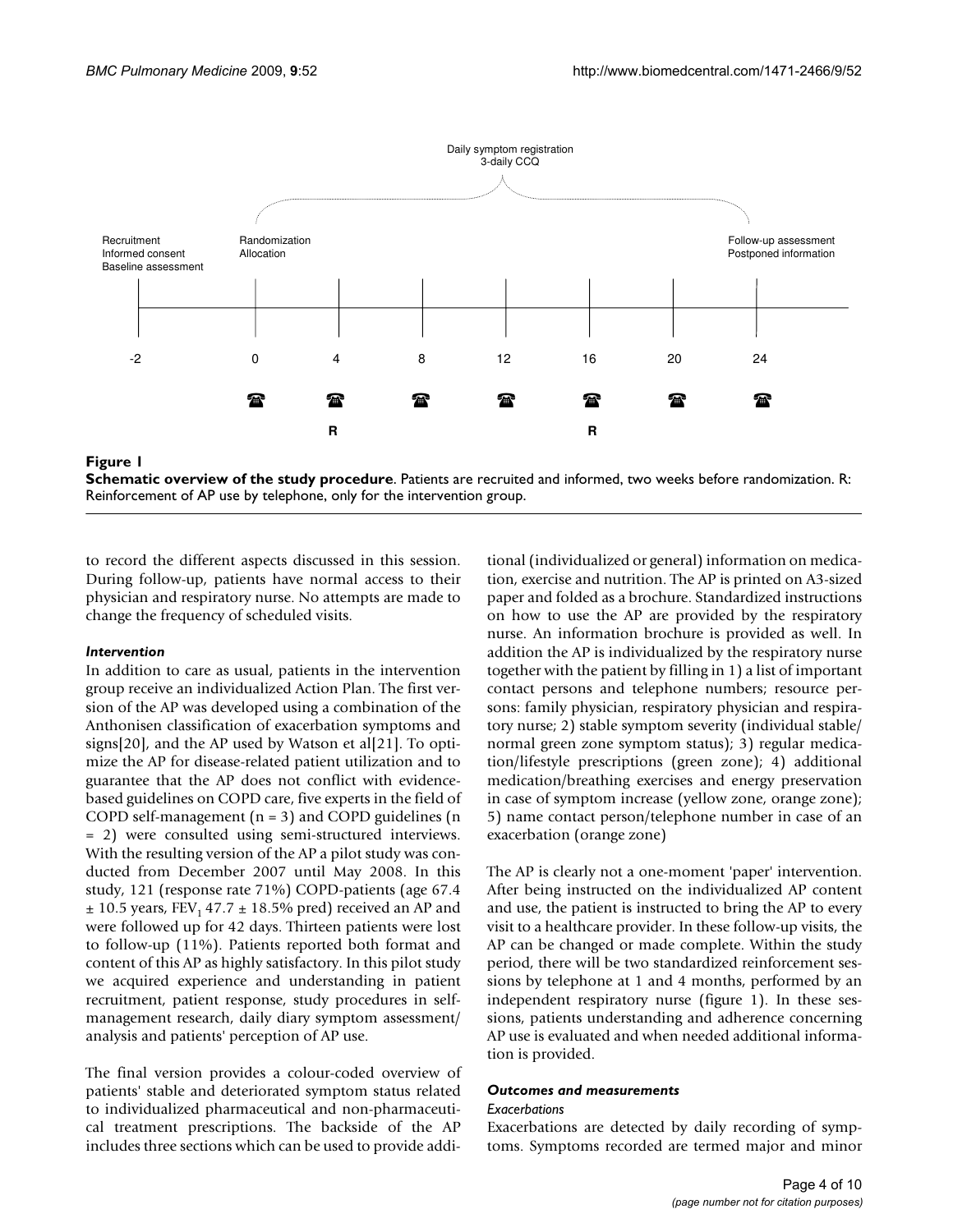(figure 2) according to Anthonisen et al[20]. A symptombased exacerbation is defined by the onset of two or more new or deteriorated symptoms, of which at least one major symptom, persisting for 48 hours or more. A subsequent exacerbation is defined as a new event only in the presence of at least two stable weeks. Exacerbation onset is defined by the first day on which the symptom criteria are met. Daily symptoms are binary coded and summed to give a daily symptom count. Major are scored as: normal = 0; small increase = 1; or clear increase = 2. The minor symptoms are scored 0 and 1 respectively. Adding all these scores results in a daily symptom count with a range from 0-11 points. Exacerbations are recovered when the three-day moving mean of the symptom count returns to the symptom count of days fourteen to eight prior to exacerbation onset.

#### *Primary outcome*

#### *Health status recovery time*

The Clinical COPD Questionnaire (CCQ) score is used to measure disease-related health status. The CCQ is a validated ten-item questionnaire, divided into three domains: symptoms, functional state and mental state[22]. In this study the 24-hour version is used, in which patients are asked to record their experiences during the last 24 hours. Recovery time of health status in the event of an exacerbation is defined by the number of CCQ units from the onset of a symptom-based exacerbation, up to the moment CCQ score is back to its pre-exacerbation average (figure 3). If a patient does not fully recover from an exacerbation, the CCQ-recovery time is defined by the onset of the exacerbation and a new stable condition, deflected by discontinuation of recovery for three consecutive units. A new stable condition is present when the standard deviation of the new baseline is less than the pre-exacerbation three units' standard deviation.

#### *Secondary outcomes*

#### *Symptom recovery time*

Symptom recovery time is calculated as the number of days from exacerbation onset for the 3-day moving average of the exacerbation daily symptom count to return to the mean symptom count on day fourteen to eight preceding exacerbation onset. The use of a 3-day moving average minimises the effect of day to day variations without biasing the results[12].

#### *Health-related quality of life*

The St George Respiratory Questionnaire (SGRQ) is used to measure health-related quality of life (HRQL). It is validated for measuring health impairment in COPD patients. The SGRQ consists of sixteen questions in three domains: symptoms, activity and impact. It assesses patients' perception of respiratory problems over a preceding period, ranging from one month to one year, as well as their current state[23]. Both between group differences in SGRQ scores will be assessed as well as the proportion of patients crossing the clinical relevant threshold of 4 points [24].

# *Unfavourable health status*

Unfavourable health status days per patient-year is defined as the number of days on which the CCQ score is = the individual CCQ-score mean (total follow-up time) minus one standard deviation. Each patients' score is divided by their follow-up time (patient - year).



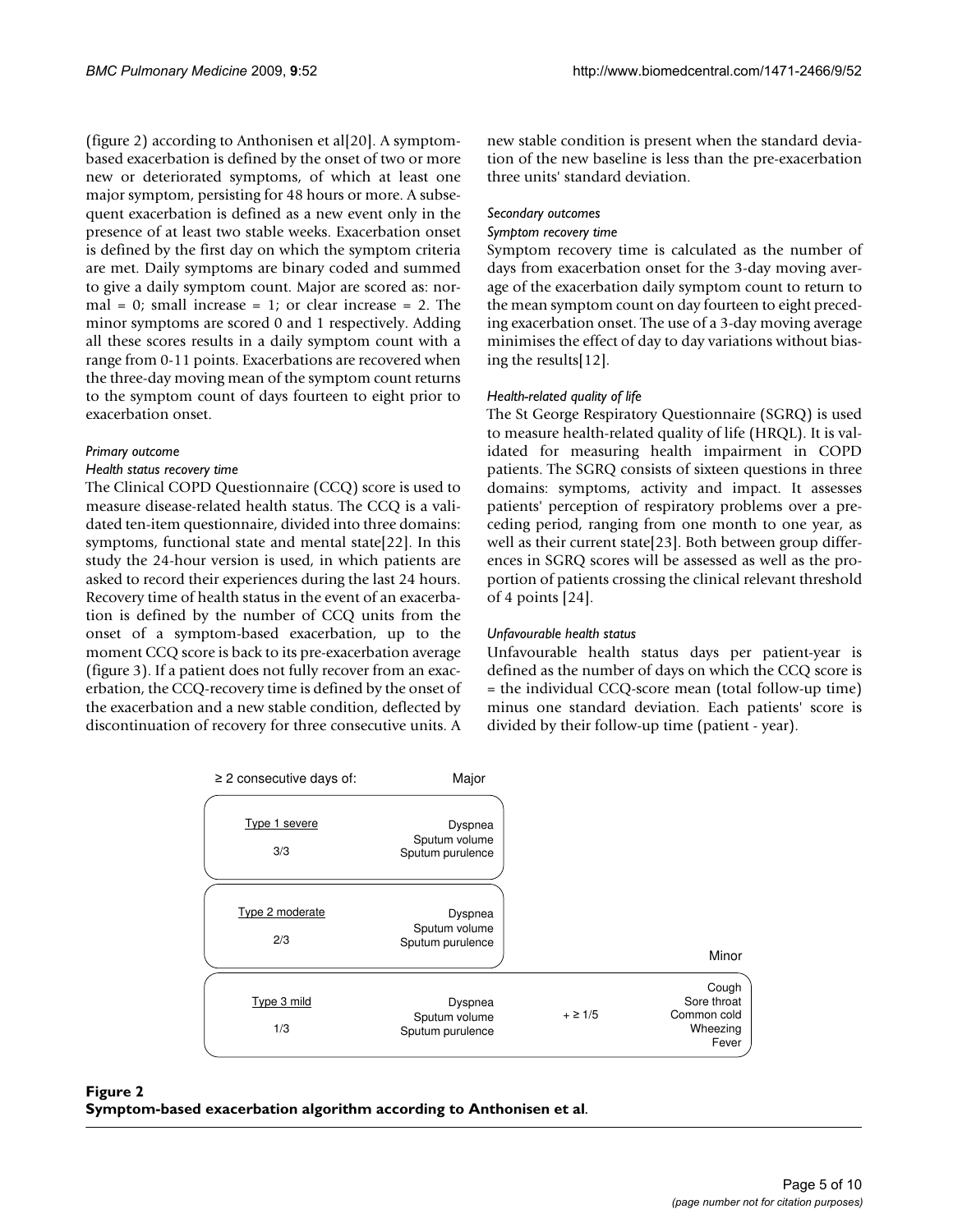

#### **Figure 3**

**CCQ recovery time**. Example of CCQ recovery time in a patient with full recovery (A) and a patient who does not fully recover but has a new baseline (stable) condition after 9 days  $= 3$  units (B).

3

#### *Anxiety and depression*

The Hospital Anxiety and Depression Scale (HADS) is used to measure symptoms of anxiety and depression. Both domains consist of seven statements on emotions or emotional situations. Patients express their agreement with the statements on a scale from 0 to 3, which leads to a maximum score of 21 points for each domain. Scores between 8 and 11 per domain are suggestive of the presence of the mood disorder; scores = 11 indicate a probable presence[25].

#### *Self-efficacy*

Exacerbation-related self-efficacy is measured by a selfdeveloped questionnaire, consisting of 11 items. Patients are asked to grade their confidence in their own self-management capabilities in the occurrence of an exacerbation on a 5-point Likert scale. Lower scores indicate high confidence in adequate exacerbation related self-management behaviour. No data is available on validity and responsiveness of this questionnaire, this will be addressed simultaneously to the current study.

#### *Contact delay*

The number of days between onset of an exacerbation and contact of a health care provider.

#### *Treatment delay*

Number of days between the onset of an exacerbation and initiation of antibiotics or oral corticosteroids.

#### *Exacerbation rate*

• Proportion of patients that experience a symptom-based exacerbation.

• Proportion of patients that experience an event-based exacerbation, i.e. the occurrence of an exacerbation for which antibiotic or corticosteroid treatment is initiated.

• Number of symptom-based exacerbations per patient year, by dividing each patients' exacerbation rate by their follow-up time.

• Number of event-based exacerbations per patient year, by dividing each patients' exacerbation rate by their follow-up time.

#### *Health care utilization and cost-effectiveness*

The number of respiratory-related hospital admissions, hospital days, emergency room visits and scheduled and unscheduled visits or telephone calls to both respiratory and family physicians are assessed. The proportion of patients having one or more respiratory-related hospital admissions is determined, as well as the number of days between inclusion and first hospital admission.

The perspective of the healthcare payer is adopted for the cost-effectiveness analysis (CEA). Resource use is valued in monetary terms by multiplying the units consumed by the cost per unit[26]. Two major cost categories are distinguished: program implementation and direct health care. Data on cost and outcome are brought together to estimate incremental cost-effectiveness ratios (ICERs) and subsequently calculated as costs per exacerbation-related CCQ unit prevented, per hospital admission prevented, and per health care contact prevented. Sensitivity analysis is used to test the cost-effectiveness model for methodological uncertainty and generalizability.

#### *Study procedures*

#### *Instruction of healthcare providers*

All healthcare providers are well informed about the study procedures in three, 2-hour meetings with the research group. They are explicitly instructed not to talk about randomization and allocation to their patients. Written information is provided as well.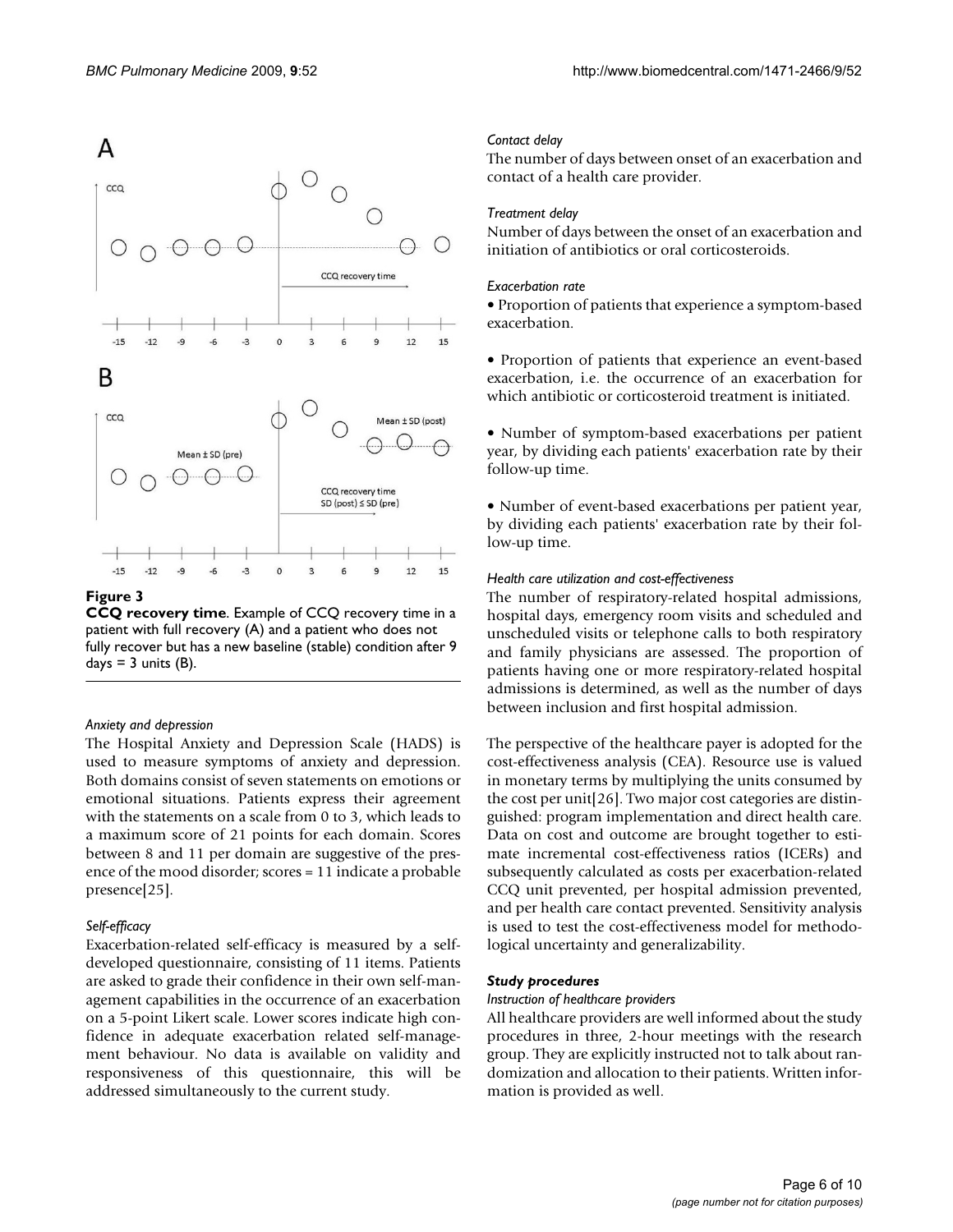#### *Baseline assessment*

Baseline parameters include socio-demographic and anthropometric parameters, MRC dyspnoea scale, HADS, SGRQ, the self-efficacy questionnaire and lung function values. Medical records are checked for the presence of lung function assessment in the previous three months. If absent, spirometry is scheduled before inclusion. Postbronchodilator Forced Expiratory Volume in one second  $(FEV<sub>1</sub>)$ , Forced Vital Capacity (FVC) and FEV1/FVC ratio are assessed.

#### *Follow-up assessment*

Patients are instructed to record any increase in a predetermined list of symptoms over their chronic (stable) symptoms during the previous 24 hours. Every third day the CCQ is completed. Patients receive six diary booklets, each consisting of 30 days. After completing one of the diaries, patients are asked to send them to the investigator. Every four weeks patients are contacted by telephone to assess healthcare utilization and to evaluate proper use of the diary. At 24 weeks, HRQL, anxiety and depression, dyspnoea and self-efficacy are reassessed. After filling in the last diary and follow-up questionnaire, patients receive a postponed-information letter about the aim of the study and AP and their allocation. Additional data regarding health care consumption (exact date and content of visits and interventions) are obtained from medical records.

#### *Sample size*

Based on two studies, a median health status recovery time around 12 (IQR 8-16) days is expected [9,27]. Unfortunately we do not know the shape of the underlying distribution. Nevertheless, a nonparametric test might require either more or fewer subjects compared to a Students' t-test, but they never require more than 15% additional subjects if 1) the number of subjects is reasonably high: (how high depends on the nature of the distribution and test, but figure at least a few dozen) and 2) the distribution of the data is not unusual (does not have infinite tails, in which case its standard deviation would be infinitely large)[28].

Hence, we adopted the general rule for computing the sample size required for a t-test. In a normal distribution the distance between the first quartile and the median is approximately 0.67 times the standard deviation of the distribution. Thus, if we assume the distribution of recovery time (median = 12,  $IQR = 8-16$ ) to be normal, the mean of this distribution will be 12, with standard deviation 6. Sample size is calculated based on the smallest detectable change of one 3-day CCQ unit. Using the aforementioned 15%-rule, would mean a sample size of 63 (two tailed t-test) \* 1.15 (+ 15%) = 73 exacerbations are needed in both arms to have an 80% chance of detecting a difference, using a two side alpha = 0.05.

To optimize generalizability, pre-study exacerbation rates are deliberately not part of the inclusion criteria. The number of patients needed to obtain 73 exacerbations per arm depends on the expected 6-months symptom-based exacerbation incidence. Symptom-based exacerbation incidence has shown to be at least 50% higher compared to exacerbations based on healthcare contacts [9-11]. Different prospective cohorts studies using similar symptombased algorithms in average populations found (median or mean) exacerbation rates ranging from 2.53 (IQR 1.33- 3.80)[4], 2.7 ( $\pm$  not-reported), 3.5 ( $\pm$  2.7)[29] to 5.0 episodes (IQR, 4.0 to 7.0)[11] per patient per year. Based on these rates, the proportion of patients experiencing at least one episode is expected not to be less than 70% and subsequently is a safe boundary. Since symptom-based exacerbation recovery is the main outcome measure, dropout is defined as premature and for any cause interrupting or ending daily symptom registration, for at least 3 weeks. Data on dropout rates in similar randomized trials using daily symptom monitoring are relatively scarce. Two studies documented a dropout rate of 14% [29] and 12% [30] respectively.

Presuming a 6-months symptom-based exacerbation incidence of 70%, 15% loss to follow-up and 60% response rate this means 409 patients need to be recruited to include 282 patients having 146 exacerbations.

#### *Data analysis*

SPSS 15.0 for Windows (SPSS, Inc., Chicago, IL) will be used for data analysis. Baseline characteristics are expressed as means and standard deviation or medians and interquartile range. All data will be analysed as intention to treat. Differences in CCQ symptom recovery time between both groups will be evaluated using Mann-Whitney *U* test. Number of exacerbations will be reported as weighted exacerbations rates (total number of exacerbations divided by the total person-time of follow up per group). This approach has shown to produce unbiased estimates of a weighted statistical approach adjusted for asymmetry in follow-up times by accounting for each patient's time spent in the trial [31,32]. Statistical significance of weighted rate ratio's are calculated using a Poisson regression model including an overdispersion parameter to account for variability in exacerbation rates between patients. Other variables will be analyzed using paired student t-test (continuous data), chi-square test (binominal data) and Mann-Whitney *U* test (ordinal data). To determine the magnitude of the treatment effect, Cohen's effect sizes are calculated for continuous variables measuring differences in pre- and post-change.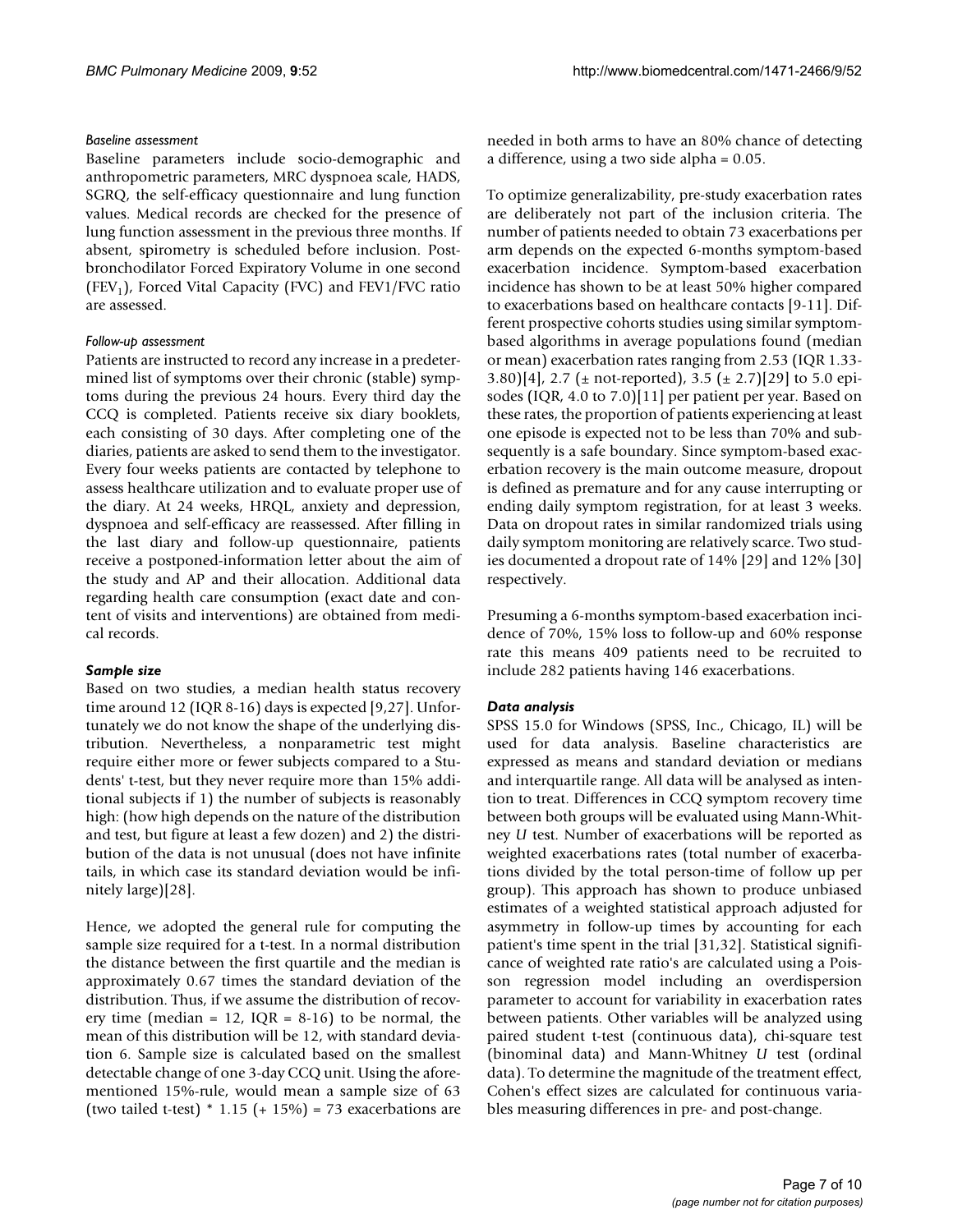Confidence intervals of the incremental cost-effectiveness ratio's are tested using nonparametric bootstrapping (Monte - Carlo simulation) drawing 100.000 samples[33].

# **Discussion**

Early detection of exacerbations by COPD patients has shown to be clinically important. To achieve this, unfortunately, little data is available on which methods can enhance exacerbation-related self-management. This also applies for the potential benefits of AP interventions. Although comprehensive self-management programs have been extensively studied, effectiveness of an AP as a single self-management intervention has been hardly investigated. A Cochrane review [14] shows that only three studies evaluated benefits of an AP as a single intervention. These studies teach us that AP's enhance recognition of exacerbations and taking appropriate action measures timely, but were clearly underpowered (sample size) to find effects in the aimed outcome measures. The current study aims at the evaluation of the hypothesis that a '*written*' AP enhances early detection and prompt action and is consequently beneficial in exacerbation outcome (i.e. recovery time).

A priori methodological decisions in the current study are compared with the strengths and weaknesses from past randomized trials. The study characteristics (table 1) show that the current study has some innovative features and differentiates from the other three studies evaluating isolated effects of an AP as an addition to care as usual. Within the current study, an intentional multicenter design, targeting at inclusion from both general practices as well as outpatient clinics was chosen. This optimizes not only the external validity of the study allowing better generalization of the results but also enables to capture both patients with mild airway obstruction and the most vulnerable patients (high exacerbation-rates).

Usually, blinding in self-management or educational interventions is nearly impossible, but the so called 'modified informed consent' procedure, does enable a singleblind RCT and consequently compensates for substantial threats to internal validity. In the field of disease management research this can be regarded innovative in terms of methodology.

In the studies of Wood-Baker et al[34] and McGeoch et al[35], randomization was clustered to prevent cross-contamination of educational messages within a practice. Selection bias in cluster randomized trials may threaten the validity of the results. These studies however did not inflate their sample size to accommodate for this clustering effect [36]. We believe that in this robust study (245 patients) the impact of contamination is regulated by the modified informed consent procedure (patient not knowing that the AP is part of the study objective) and the strict instructions of RN's not to inform control patients about the existence of the AP. The remaining threat of contamination does not weigh against the disadvantage of the huge sample size needed in a clustered trial to compensate for the high inter-cluster variations in both patient (i.e socioecomic differences) and healthcare (i.e. number and content of respiratory nurse consultations) characteristics.

Although all studies used an individualized AP, aimed at early recognition of exacerbations, there are some differences between the interventions. Instead of encouraging self-initiation of antibiotics or oral corticosteroids, the AP used in the current study aims at early contact with a

**Table 1: Characteristics of studies evaluating isolated effects of an AP as an addition to care as usual.**

|                         | <b>Current study</b>     | Watson                 | <b>Wood-Baker</b>    | <b>McGeoch</b>       |
|-------------------------|--------------------------|------------------------|----------------------|----------------------|
| Procedure               |                          |                        |                      |                      |
| Recruitment             | $OC + GP$                | GP                     | GP                   | GP                   |
| Pilot-study             | $\ddot{}$                | $\ddot{}$              |                      | $\ddot{}$            |
| Intervention            |                          |                        |                      |                      |
| - Early contact         | $\ddot{}$                | $\ddot{}$              | $\ddot{}$            | +                    |
| - Self-initiation drugs | $\overline{\phantom{a}}$ | $\ddot{}$              | $\ddot{}$            | $\ddot{}$            |
| - Reinforcement         | $\ddot{}$                |                        |                      |                      |
| Outcome                 | exa-rt                   | SGRO                   | SGRO                 | SGRO                 |
| Validity                |                          |                        |                      |                      |
| Randomization           | individual               | individual             | clustered            | clustered            |
| <b>Blinding</b>         | $pt + inv$               |                        | ۰                    |                      |
| Stratification          | by centre                |                        |                      |                      |
| <b>Statistics</b>       |                          |                        |                      |                      |
| Follow-up (mths)        | 6                        | 6                      | 12                   | 12                   |
| n.                      |                          | 56                     | 102                  | 151                  |
| Powered on              | $\triangle$ exa-rt = 1   | $\triangle$ SGRQ = 5.7 | $\triangle$ SGRQ = 4 | $\triangle$ SGRQ = 4 |
| <b>SSC</b>              | 245                      | 124                    | 124                  | 160                  |

OC, outpatient clinic; GP, general practice; exa-rt, exacerbation recovery time; SGRQ, St George respiratory questionnaire n, number of patients; SSC, sample size calculation; pt, patient; inv, investigator.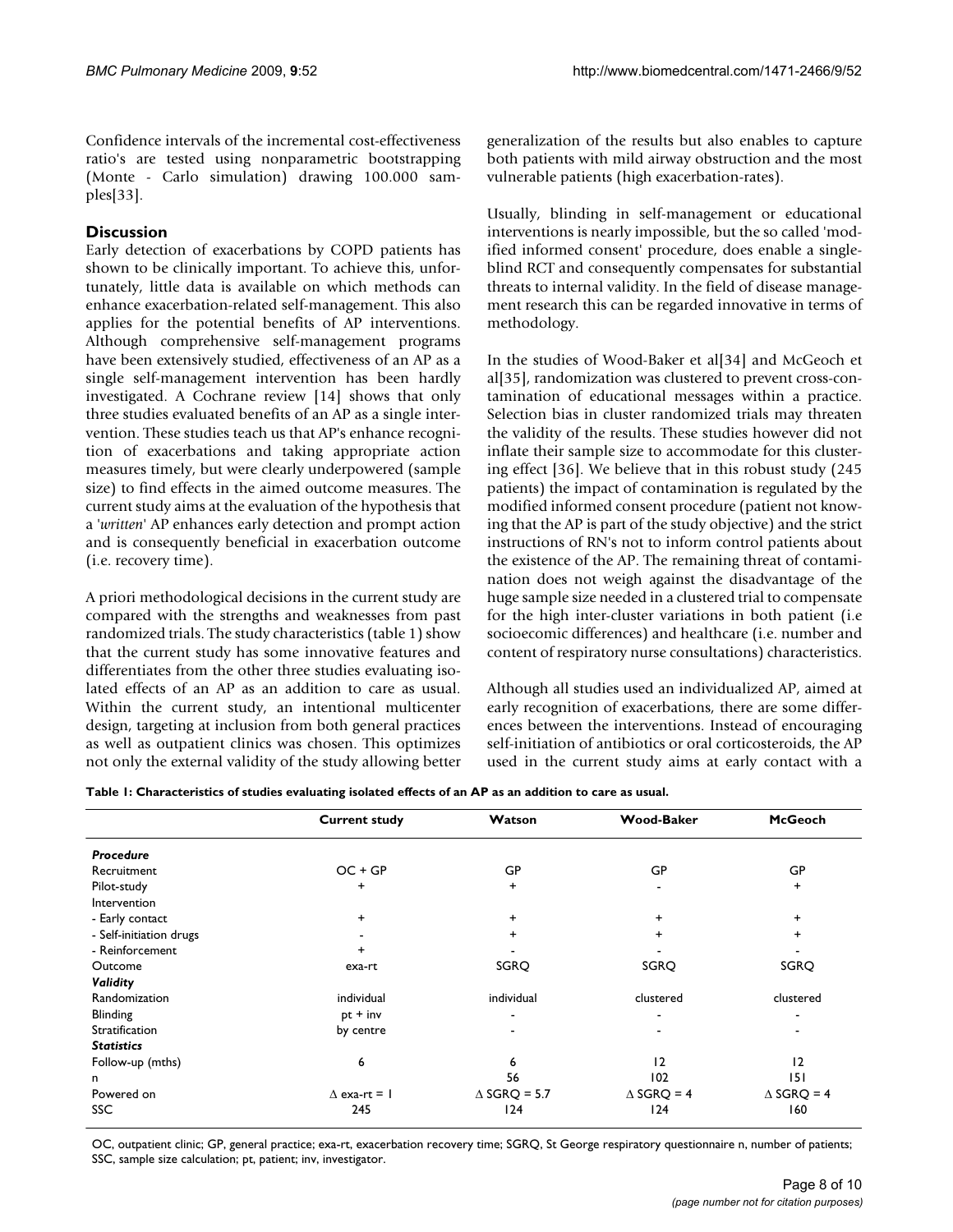healthcare provider only. The choice to initiate pharmaceutical treatment is left to the physician. Moreover, we have respiratory nurses to evaluate use of the AP and provide additional information when needed. Reinforcement has shown to be essential in changing self-management behaviour, leading to better use of the intervention [37].

Finally, the current study clearly differs from the other studies in the primary outcome on which the study is powered. Aiming at evaluating effectiveness of a single component intervention (AP) necessitates being reserved on powering on general outcome measures such as hospital admissions. Therefore, the current study aims at specific and accurate assessment of effectiveness of the AP on patient-centred outcomes, in the presence of an exacerbation, since this is what the AP is developed for. In addition, a clinical relevant advantage of assessing exacerbation recovery time is that it assesses effectiveness in all exacerbation episodes and not only those followed by healthcare contacts or hospital admissions. Effectiveness in terms of decreased CCQ recovery time is equivalent to a decrease in the impact of these episodes on health status and thus highly clinical relevant from a patient perspective. Detecting an effect on recovery time of exacerbations, the primary outcome, is an essential first step before trying to prove that the intervention can increase HRQL or reduce hospital admissions. In conclusion, this RCT identifies whether an AP is an effective component of self-management in patients with COPD and clearly differentiates from existing studies in its design, outcome measures and robustness.

# **Competing interests**

The authors declare that they have no competing interests.

#### **Authors' contributions**

JCAT - leading of development of the study conceptualisation, design, refining of protocol and write up for publication. LK - contribution to refining and substantial contribution to writing up of the protocol for publication. GHWO - major input into study conceptualisation, design and protocol publication. EMM - contribution to development of study design, statistical issues, contribution to protocol publication. JB/TT - expert respiratory input contribution to study conceptualisation and refining on outcome measures, statistical issues and substantial contribution to writing up of the protocol for publication. TV/JWJL/AJP - contribution to study and intervention development and contribution to protocol publication.

All authors read and approved the final manuscript.

#### **Acknowledgements**

We gratefully acknowledge all the respiratory nurses, general and family physicians, and research assistants involved in this study.

#### **References**

- Rabe KF, Hurd S, Anzueto A, Barnes PJ, Buist SA, Calverley P, Fukuchi Y, Jenkins C, Rodriguez-Roisin R, van Weel C, *et al.*: **[Global Strat](http://www.ncbi.nlm.nih.gov/entrez/query.fcgi?cmd=Retrieve&db=PubMed&dopt=Abstract&list_uids=17507545)[egy for the Diagnosis, Management, and Prevention of](http://www.ncbi.nlm.nih.gov/entrez/query.fcgi?cmd=Retrieve&db=PubMed&dopt=Abstract&list_uids=17507545) [COPD - 2006 Update.](http://www.ncbi.nlm.nih.gov/entrez/query.fcgi?cmd=Retrieve&db=PubMed&dopt=Abstract&list_uids=17507545)** *Am J Respir Crit Care Med* 2007, **176:**532-555.
- 2. Lopez AD, Mathers CD, Ezzati M, Jamison DT, Murray CJ: [Global](http://www.ncbi.nlm.nih.gov/entrez/query.fcgi?cmd=Retrieve&db=PubMed&dopt=Abstract&list_uids=16731270) **[and regional burden of disease and risk factors, 2001: sys](http://www.ncbi.nlm.nih.gov/entrez/query.fcgi?cmd=Retrieve&db=PubMed&dopt=Abstract&list_uids=16731270)[tematic analysis of population health data.](http://www.ncbi.nlm.nih.gov/entrez/query.fcgi?cmd=Retrieve&db=PubMed&dopt=Abstract&list_uids=16731270)** *Lancet* 2006, **367:**1747-1757.
- 3. Kanner RE, Anthonisen NR, Connett JE: **[Lower respiratory ill](http://www.ncbi.nlm.nih.gov/entrez/query.fcgi?cmd=Retrieve&db=PubMed&dopt=Abstract&list_uids=11500333)[nesses promote FEV\(1\) decline in current smokers but not](http://www.ncbi.nlm.nih.gov/entrez/query.fcgi?cmd=Retrieve&db=PubMed&dopt=Abstract&list_uids=11500333) ex-smokers with mild chronic obstructive pulmonary dis[ease: results from the lung health study.](http://www.ncbi.nlm.nih.gov/entrez/query.fcgi?cmd=Retrieve&db=PubMed&dopt=Abstract&list_uids=11500333)** *Am J Respir Crit Care Med* 2001, **164:**358-364.
- 4. Donaldson GC, Seemungal TA, Bhowmik A, Wedzicha JA: **[Relation](http://www.ncbi.nlm.nih.gov/entrez/query.fcgi?cmd=Retrieve&db=PubMed&dopt=Abstract&list_uids=12324669)[ship between exacerbation frequency and lung function](http://www.ncbi.nlm.nih.gov/entrez/query.fcgi?cmd=Retrieve&db=PubMed&dopt=Abstract&list_uids=12324669) [decline in chronic obstructive pulmonary disease.](http://www.ncbi.nlm.nih.gov/entrez/query.fcgi?cmd=Retrieve&db=PubMed&dopt=Abstract&list_uids=12324669)** *Thorax* 2002, **57:**847-852.
- 5. Seemungal TA, Donaldson GC, Paul EA, Bestall JC, Jeffries DJ, Wedzicha JA: **[Effect of exacerbation on quality of life in patients](http://www.ncbi.nlm.nih.gov/entrez/query.fcgi?cmd=Retrieve&db=PubMed&dopt=Abstract&list_uids=9603117) [with chronic obstructive pulmonary disease.](http://www.ncbi.nlm.nih.gov/entrez/query.fcgi?cmd=Retrieve&db=PubMed&dopt=Abstract&list_uids=9603117)** *Am J Respir Crit Care Med* 1998, **157:**1418-1422.
- Miravitlles M, Ferrer M, Pont A, Zalacain R, varez-Sala JL, Masa F, Verea H, Murio C, Ros F, Vidal R: **[Effect of exacerbations on qual](http://www.ncbi.nlm.nih.gov/entrez/query.fcgi?cmd=Retrieve&db=PubMed&dopt=Abstract&list_uids=15115864)[ity of life in patients with chronic obstructive pulmonary dis](http://www.ncbi.nlm.nih.gov/entrez/query.fcgi?cmd=Retrieve&db=PubMed&dopt=Abstract&list_uids=15115864)[ease: a 2 year follow up study.](http://www.ncbi.nlm.nih.gov/entrez/query.fcgi?cmd=Retrieve&db=PubMed&dopt=Abstract&list_uids=15115864)** *Thorax* 2004, **59:**387-395.
- 7. Soler-Cataluna JJ, Martinez-Garcia MA, Roman SP, Salcedo E, Navarro M, Ochando R: **[Severe acute exacerbations and mortality in](http://www.ncbi.nlm.nih.gov/entrez/query.fcgi?cmd=Retrieve&db=PubMed&dopt=Abstract&list_uids=16055622) [patients with chronic obstructive pulmonary disease.](http://www.ncbi.nlm.nih.gov/entrez/query.fcgi?cmd=Retrieve&db=PubMed&dopt=Abstract&list_uids=16055622)** *Thorax* 2005, **60:**925-931.
- 8. Connors AF Jr, Dawson NV, Thomas C, Harrell FE Jr, Desbiens N, Fulkerson WJ, Kussin P, Bellamy P, Goldman L, Knaus WA: **[Out](http://www.ncbi.nlm.nih.gov/entrez/query.fcgi?cmd=Retrieve&db=PubMed&dopt=Abstract&list_uids=8887592)[comes following acute exacerbation of severe chronic](http://www.ncbi.nlm.nih.gov/entrez/query.fcgi?cmd=Retrieve&db=PubMed&dopt=Abstract&list_uids=8887592) obstructive lung disease. The SUPPORT investigators (Study to Understand Prognoses and Preferences for Out[comes and Risks of Treatments\).](http://www.ncbi.nlm.nih.gov/entrez/query.fcgi?cmd=Retrieve&db=PubMed&dopt=Abstract&list_uids=8887592)** *Am J Respir Crit Care Med* 1996, **154:**959-967.
- 9. Langsetmo L, Platt RW, Ernst P, Bourbeau J: **[Underreporting exac](http://www.ncbi.nlm.nih.gov/entrez/query.fcgi?cmd=Retrieve&db=PubMed&dopt=Abstract&list_uids=18048806)[erbation of chronic obstructive pulmonary disease in a longi](http://www.ncbi.nlm.nih.gov/entrez/query.fcgi?cmd=Retrieve&db=PubMed&dopt=Abstract&list_uids=18048806)[tudinal cohort.](http://www.ncbi.nlm.nih.gov/entrez/query.fcgi?cmd=Retrieve&db=PubMed&dopt=Abstract&list_uids=18048806)** *Am J Respir Crit Care Med* 2008, **177:**396-401.
- 10. Seemungal TA, Donaldson GC, Bhowmik A, Jeffries DJ, Wedzicha JA: **[Time course and recovery of exacerbations in patients with](http://www.ncbi.nlm.nih.gov/entrez/query.fcgi?cmd=Retrieve&db=PubMed&dopt=Abstract&list_uids=10806163) [chronic obstructive pulmonary disease.](http://www.ncbi.nlm.nih.gov/entrez/query.fcgi?cmd=Retrieve&db=PubMed&dopt=Abstract&list_uids=10806163)** *Am J Respir Crit Care Med* 2000, **161:**1608-1613.
- 11. Vijayasaratha K, Stockley RA: **[Reported and unreported exacer](http://www.ncbi.nlm.nih.gov/entrez/query.fcgi?cmd=Retrieve&db=PubMed&dopt=Abstract&list_uids=17989153)[bations of COPD: analysis by diary cards.](http://www.ncbi.nlm.nih.gov/entrez/query.fcgi?cmd=Retrieve&db=PubMed&dopt=Abstract&list_uids=17989153)** *Chest* 2008, **133:**34-41.
- 12. Wilkinson TM, Donaldson GC, Hurst JR, Seemungal TA, Wedzicha JA: **[Early therapy improves outcomes of exacerbations of](http://www.ncbi.nlm.nih.gov/entrez/query.fcgi?cmd=Retrieve&db=PubMed&dopt=Abstract&list_uids=14990395) [chronic obstructive pulmonary disease.](http://www.ncbi.nlm.nih.gov/entrez/query.fcgi?cmd=Retrieve&db=PubMed&dopt=Abstract&list_uids=14990395)** *Am J Respir Crit Care Med* 2004, **169:**1298-1303.
- 13. Bourbeau J, Julien M, Maltais F, Rouleau M, Beaupre A, Begin R, Renzi P, Nault D, Borycki E, Schwartzman K, *et al.*: **[Reduction of hospital](http://www.ncbi.nlm.nih.gov/entrez/query.fcgi?cmd=Retrieve&db=PubMed&dopt=Abstract&list_uids=12622605) [utilization in patients with chronic obstructive pulmonary](http://www.ncbi.nlm.nih.gov/entrez/query.fcgi?cmd=Retrieve&db=PubMed&dopt=Abstract&list_uids=12622605) disease: a disease-specific self-management intervention.** *Arch Intern Med* 2003, **163:**585-591.
- 14. Turnock AC, Walters EH, Walters JA, Wood-Baker R: **[Action plans](http://www.ncbi.nlm.nih.gov/entrez/query.fcgi?cmd=Retrieve&db=PubMed&dopt=Abstract&list_uids=16235392) [for chronic obstructive pulmonary disease.](http://www.ncbi.nlm.nih.gov/entrez/query.fcgi?cmd=Retrieve&db=PubMed&dopt=Abstract&list_uids=16235392)** *Cochrane Database Syst Rev* 2005:CD005074.
- 15. Boter H, van Delden JJ, de Haan RJ, Rinkel GJ: **[Modified informed](http://www.ncbi.nlm.nih.gov/entrez/query.fcgi?cmd=Retrieve&db=PubMed&dopt=Abstract&list_uids=12896945) [consent procedure: consent to postponed information.](http://www.ncbi.nlm.nih.gov/entrez/query.fcgi?cmd=Retrieve&db=PubMed&dopt=Abstract&list_uids=12896945)** *BMJ* 2003, **327:**284-285.
- 16. Boter H: **[Multicenter randomized controlled trial of an out](http://www.ncbi.nlm.nih.gov/entrez/query.fcgi?cmd=Retrieve&db=PubMed&dopt=Abstract&list_uids=15514186)[reach nursing support program for recently discharged](http://www.ncbi.nlm.nih.gov/entrez/query.fcgi?cmd=Retrieve&db=PubMed&dopt=Abstract&list_uids=15514186) [stroke patients.](http://www.ncbi.nlm.nih.gov/entrez/query.fcgi?cmd=Retrieve&db=PubMed&dopt=Abstract&list_uids=15514186)** *Stroke* 2004, **35:**2867-2872.
- 17. Rootmensen GN, van Keimpema AR, Looysen EE, van der SL, de Haan RJ, Jansen HM: [The effects of additional care by a pulmo](http://www.ncbi.nlm.nih.gov/entrez/query.fcgi?cmd=Retrieve&db=PubMed&dopt=Abstract&list_uids=18031971)**[nary nurse for asthma and COPD patients at a respiratory](http://www.ncbi.nlm.nih.gov/entrez/query.fcgi?cmd=Retrieve&db=PubMed&dopt=Abstract&list_uids=18031971) outpatient clinic: results from a double blind, randomized [clinical trial.](http://www.ncbi.nlm.nih.gov/entrez/query.fcgi?cmd=Retrieve&db=PubMed&dopt=Abstract&list_uids=18031971)** *Patient Educ Couns* 2008, **70:**179-186.
- 18. Boter H, van Delden JJ, de Haan RJ, Rinkel GJ: **[Patients' evaluation](http://www.ncbi.nlm.nih.gov/entrez/query.fcgi?cmd=Retrieve&db=PubMed&dopt=Abstract&list_uids=15210571) [of informed consent to postponed information: cohort](http://www.ncbi.nlm.nih.gov/entrez/query.fcgi?cmd=Retrieve&db=PubMed&dopt=Abstract&list_uids=15210571) [study.](http://www.ncbi.nlm.nih.gov/entrez/query.fcgi?cmd=Retrieve&db=PubMed&dopt=Abstract&list_uids=15210571)** *BMJ* 2004, **329:**86.
- 19. Millat B, Borie F, Fingerhut A: **[Patient's preference and randomi](http://www.ncbi.nlm.nih.gov/entrez/query.fcgi?cmd=Retrieve&db=PubMed&dopt=Abstract&list_uids=15827836)[zation: new paradigm of evidence-based clinical research.](http://www.ncbi.nlm.nih.gov/entrez/query.fcgi?cmd=Retrieve&db=PubMed&dopt=Abstract&list_uids=15827836)** *World J Surg* 2005, **29:**596-600.